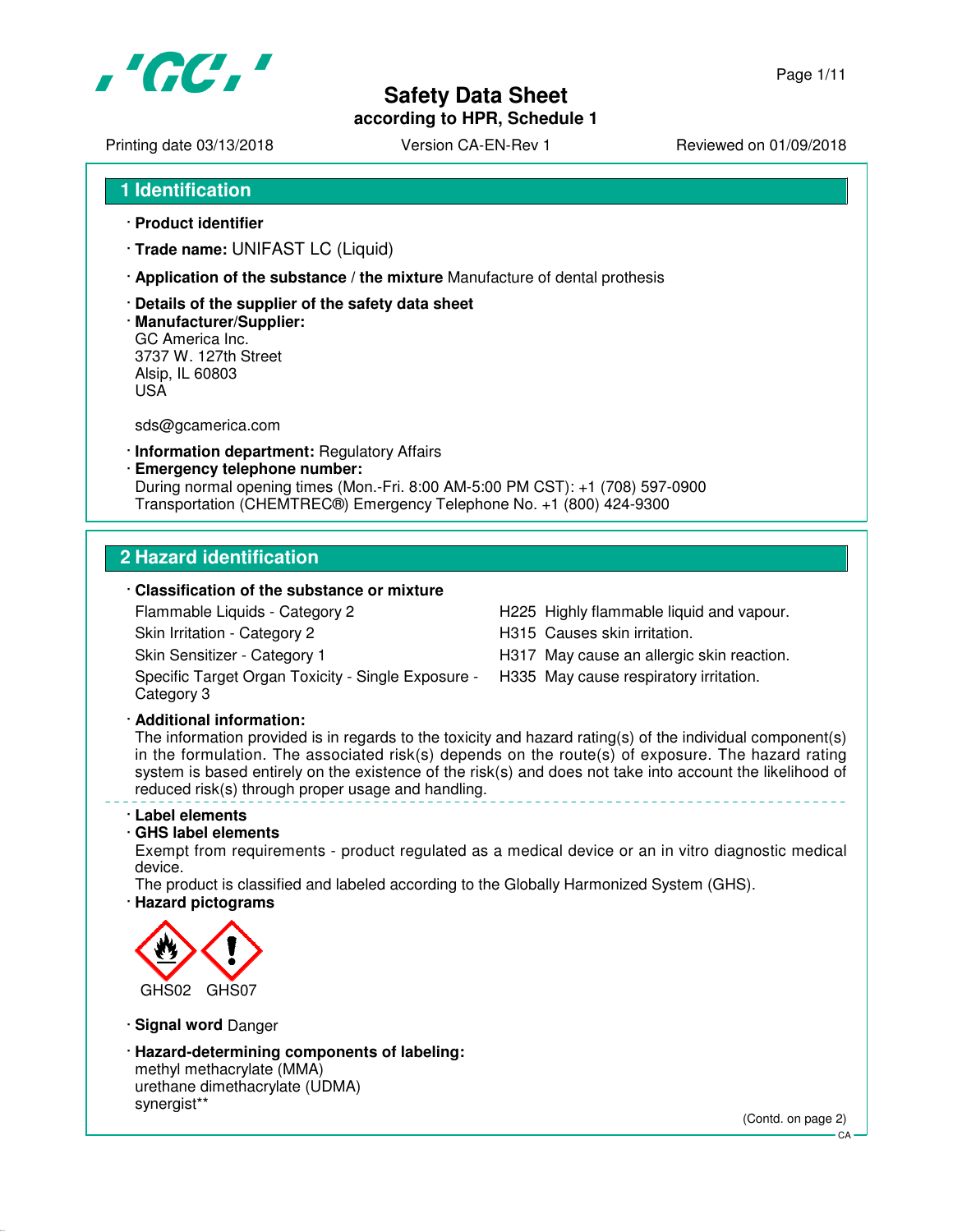Printing date 03/13/2018 **Version CA-EN-Rev 1** Reviewed on 01/09/2018

### **Trade name:** UNIFAST LC (Liquid)

(Contd. of page 1) · **Hazard statements** Highly flammable liquid and vapour. Causes skin irritation. May cause an allergic skin reaction. May cause respiratory irritation. · **Precautionary statements** Keep away from heat, hot surfaces, sparks, open flames and other ignition sources. No smoking. Contaminated work clothing should not be allowed out of the workplace. Wear protective gloves/protective clothing/eye protection/face protection. IF ON SKIN (or hair): Take off immediately all contaminated clothing. Rinse skin with water [or shower]. Store locked up. Dispose of contents/container in accordance with local/regional/national/international regulations. · **Additional information:** 17 % of the mixture consists of an ingredient or ingredients of unknown acute toxicity. · **Classification system:** · **NFPA ratings (scale 0 - 4)** 2 3 2  $Health = 2$  $Fire = 3$  $Reactivity = 2$ · **HMIS-ratings (scale 0 - 4)** HEALTH FIRE <mark>| REACTIVITY</mark> 2  $\boxed{2}$ 3  $Health = 2$  $Fire = 3$  $Reactivity = 2$ 

# **3 Composition/Information on ingredients**

· **Chemical characterization: Mixtures**

· **Description:** Mixture of the substances listed below with nonhazardous additions.

| · Dangerous components: |                                                |                  |  |
|-------------------------|------------------------------------------------|------------------|--|
| CAS: 80-62-6            | methyl methacrylate (MMA)                      | $130 - 60\%$ w/w |  |
|                         | CAS: 72869-86-4 urethane dimethacrylate (UDMA) | $10 - 30\%$ w/w  |  |
|                         | synergist**                                    | 1 - 5% w/w       |  |

· **Additional information:**

If a substance is marked with \*\*, then substance is a trade secret. This is allowed under OSHA's Hazard Communication Standard (HCS) as a trade secret and under GHS as Confidential Business Information (CBI).

# **4 First aid measures**

### · **Description of first aid measures**

· **General information:**

Immediately remove any clothing soiled by the product. If symptoms persist consult doctor.

## · **After inhalation:**

Supply fresh air; consult doctor in case of complaints.

In case of unconsciousness place patient stably in side position for transportation.

(Contd. on page 3)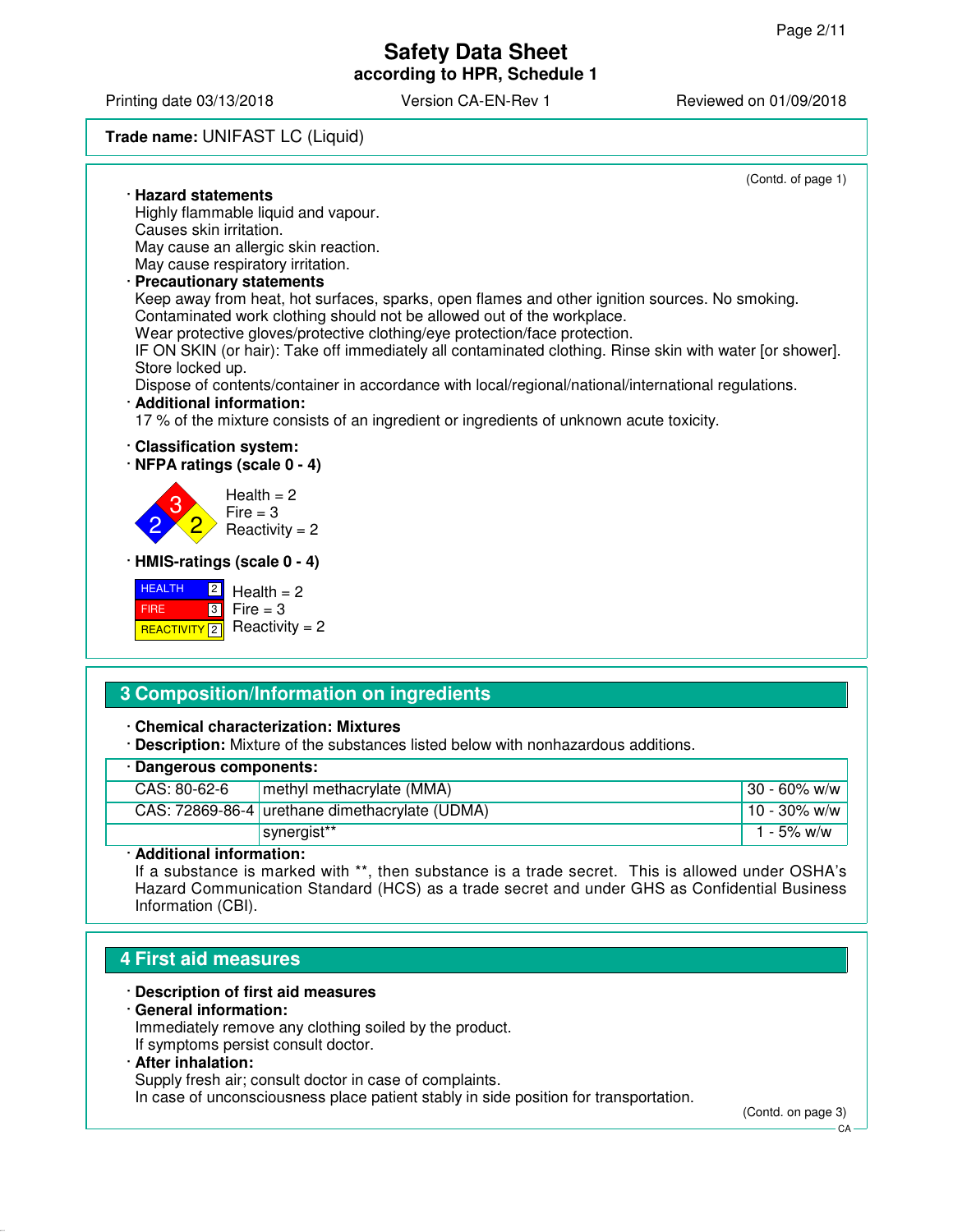(Contd. of page 2)

CA

# **Safety Data Sheet according to HPR, Schedule 1**

Printing date 03/13/2018 Version CA-EN-Rev 1 Reviewed on 01/09/2018

### **Trade name:** UNIFAST LC (Liquid)

· **After skin contact:** Immediately wash with water and soap and rinse thoroughly. Seek medical treatment. · **After eye contact:** Rinse opened eye for several minutes under running water. If symptoms persist consult doctor. · **After swallowing:** Rinse out mouth and then drink plenty of water. If symptoms persist consult doctor. · **Information for doctor:** · **Most important symptoms and effects, both acute and delayed** Allergic reactions · **Indication of any immediate medical attention and special treatment needed** No further relevant information available. **5 Firefighting measures** · **Extinguishing media** · **Suitable extinguishing agents:** CO2, sand, extinguishing powder. Do not use water. · **For safety reasons unsuitable extinguishing agents:** Water · **Special hazards arising from the substance or mixture** In case of fire, the following can be released: Nitrogen oxides (NOx) Carbon monoxide (CO) Carbon monoxide and carbon dioxide Carbon dioxide · **Advice for firefighters** · **Protective equipment:** Wear self-contained respiratory protective device. · **Additional information** Dispose of fire debris and contaminated fire fighting water in accordance with official regulations. **6 Accidental release measures**

## · **Personal precautions, protective equipment and emergency procedures** Remove persons from danger area. Keep away from ignition sources Avoid contact with the eyes and skin. Wear protective clothing. · **Environmental precautions:** Do not allow product to reach sewage system or any water course. Inform respective authorities in case of seepage into water course or sewage system. Do not allow to penetrate the ground/soil. In case of seepage into the ground inform responsible authorities. · **Methods and material for containment and cleaning up:** Ensure adequate ventilation. Absorb liquid components with liquid-binding material. Dispose of the collected material according to regulations. · **Reference to other sections** See Section 7 for information on safe handling. See Section 8 for information on personal protection equipment. (Contd. on page 4)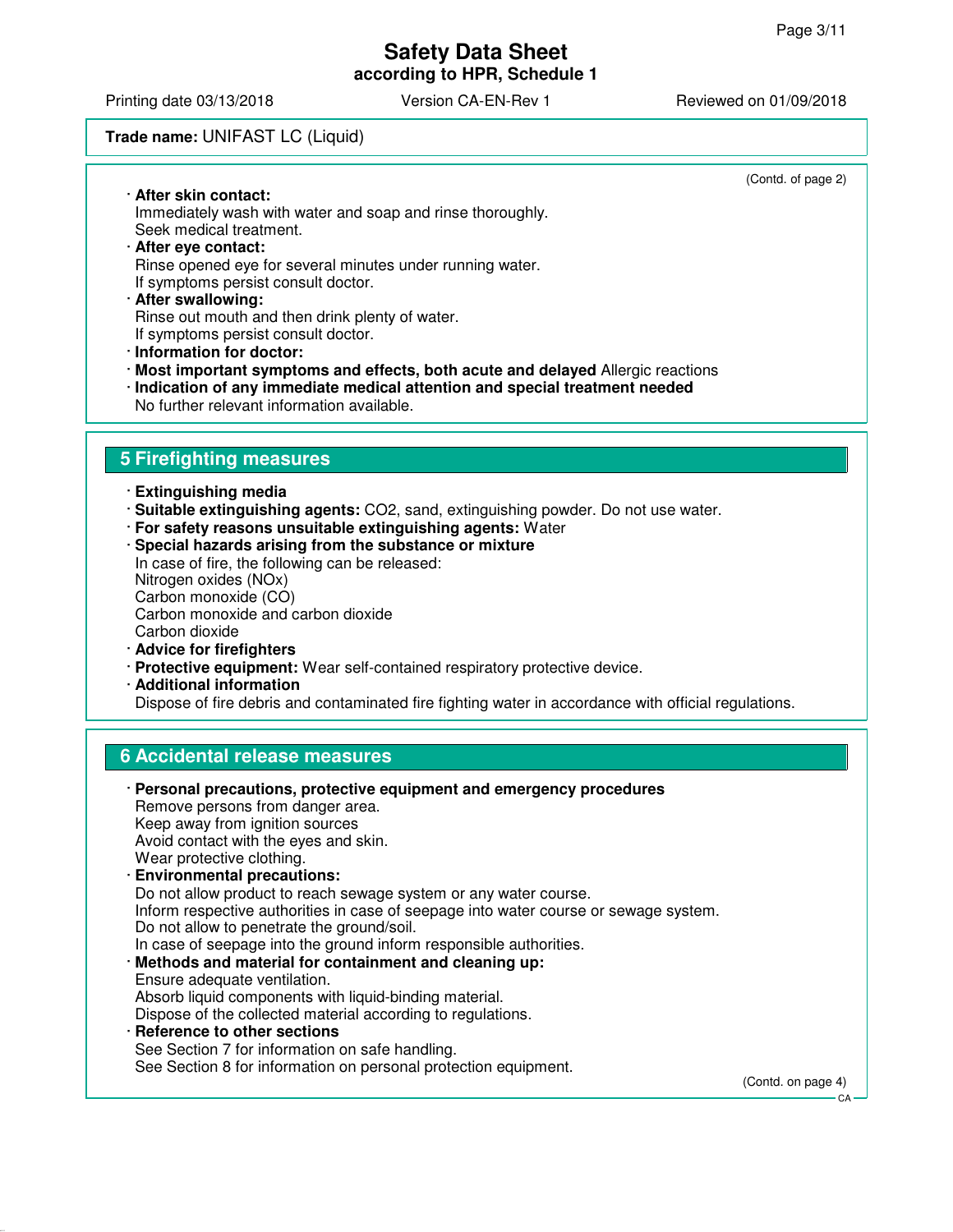**according to HPR, Schedule 1**

Printing date 03/13/2018 Version CA-EN-Rev 1 Reviewed on 01/09/2018

**Trade name:** UNIFAST LC (Liquid)

See Section 13 for disposal information.

(Contd. of page 3)

# **7 Handling and storage**

#### · **Handling:**

- · **Precautions for safe handling** Observe instructions for use. Ensure good ventilation/exhaustion at the workplace. Prevent formation of aerosols. Avoid contact with the eyes and skin. · **Information about protection against explosions and fires:** Keep ignition sources away - Do not smoke. Protect from heat. Protect against electrostatic charges. Do not spray on a naked flame or any incandescent material. · **Conditions for safe storage, including any incompatibilities**
- · **Storage:**
- · **Requirements to be met by storerooms and receptacles:** Store in a cool location. Store only in unopened original receptacles.
- · **Information about storage in one common storage facility:** Store away from foodstuffs.
- · **Further information about storage conditions:** Observe instructions for use / storage. Keep receptacle tightly sealed. Store in cool, dry conditions in well sealed receptacles. Protect from heat and direct sunlight. Store in a cool place.
- **Specific end use(s)** No further relevant information available.

## **8 Exposure controls/ Personal protection**

- · **Additional information about design of technical systems:** No further data; see item 7.
- · **Control parameters**

#### **CAS: 80-62-6 methyl methacrylate (MMA)**

- EL Short-term value: 100 ppm Long-term value: 50 ppm S(D) EV Short-term value: 100 ppm
	- Long-term value: 50 ppm

· **Additional information:** The lists that were valid during the creation were used as basis.

- · **Exposure controls**
- · **Personal protective equipment:**
- · **General protective and hygienic measures:**

The usual precautionary measures for handling chemicals should be followed.

Avoid contact with the eyes and skin.

Wash hands before breaks and at the end of work.

Keep away from foodstuffs, beverages and feed.

Immediately remove all soiled and contaminated clothing.

 $C.A$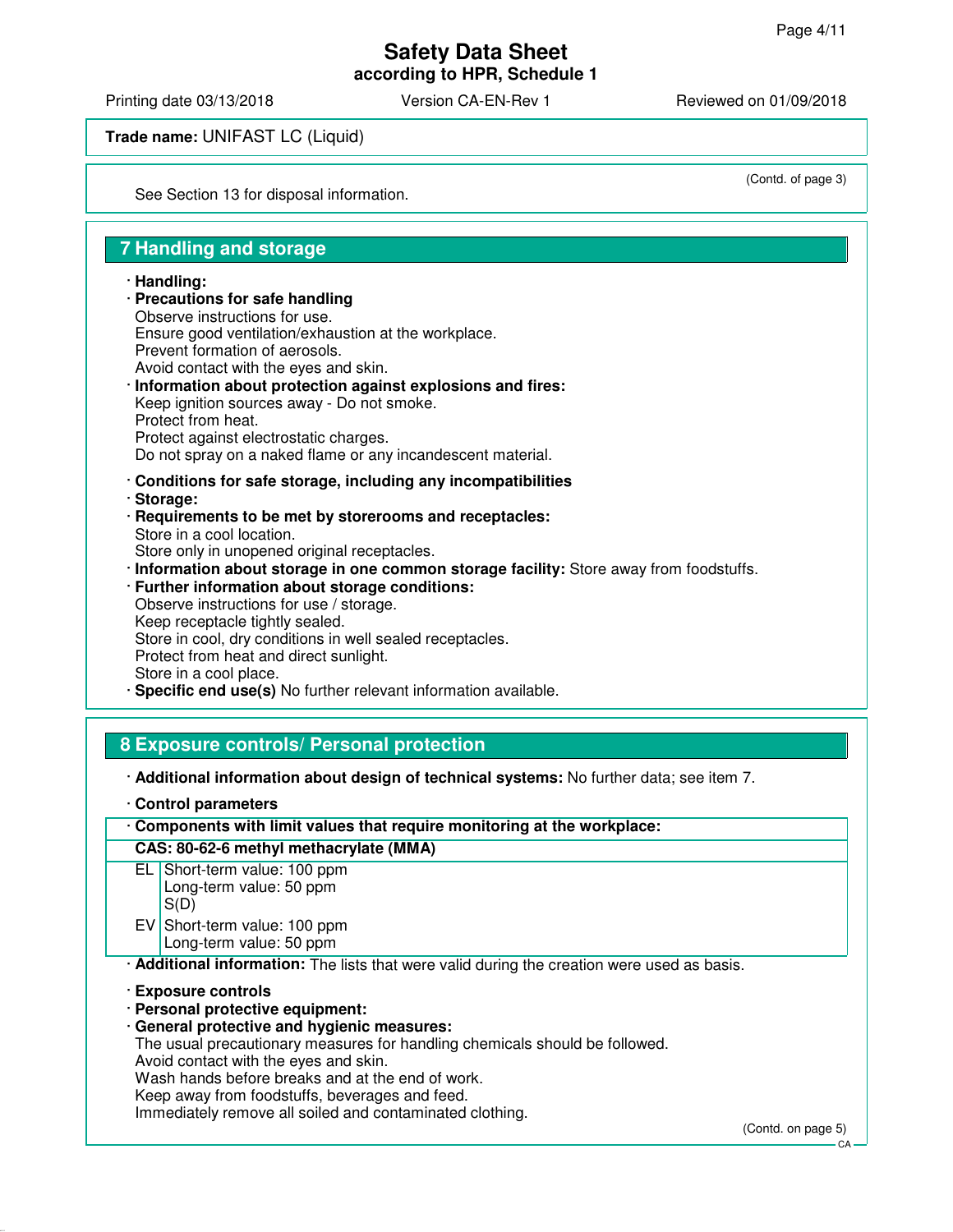(Contd. of page 4)

# **Safety Data Sheet according to HPR, Schedule 1**

Printing date 03/13/2018 **Version CA-EN-Rev 1** Reviewed on 01/09/2018

# **Trade name:** UNIFAST LC (Liquid)

· **Breathing equipment:**



Suitable respiratory protective device recommended.

#### · **Protection of hands:**



Protective gloves

#### · **Material of gloves**

The selection of the suitable gloves does not only depend on the material, but also on further marks of quality and varies from manufacturer to manufacturer. As the product is a preparation of several substances, the resistance of the glove material can not be calculated in advance and has therefore to be checked prior to the application.

#### · **Penetration time of glove material**

The exact break through time has to be found out by the manufacturer of the protective gloves and has to be observed.

#### · **Eye protection:**

Manufacturing sites: Wear safety glasses with side shields (or goggles). Distribution, Workplace, and Household Settings: No special protective equipment required

| 9 Physical and chemical properties                                                                |                                                                                                                                   |  |
|---------------------------------------------------------------------------------------------------|-----------------------------------------------------------------------------------------------------------------------------------|--|
| · Information on basic physical and chemical properties<br>· General Information<br>· Appearance: |                                                                                                                                   |  |
| Form:                                                                                             | Liquid                                                                                                                            |  |
| Color:                                                                                            | Clear                                                                                                                             |  |
| · Odor:                                                                                           | Characteristic                                                                                                                    |  |
| Odor threshold:                                                                                   | Not determined.                                                                                                                   |  |
| · pH-value:                                                                                       | Not determined.                                                                                                                   |  |
| Change in condition<br><b>Melting point/Melting range:</b><br><b>Boiling point/Boiling range:</b> | Undetermined.<br>100 $\degree$ C                                                                                                  |  |
| · Flash point:                                                                                    | 10 °C                                                                                                                             |  |
| · Flammability (solid, gaseous):                                                                  | Not applicable.                                                                                                                   |  |
| · Ignition temperature:                                                                           | Undetermined.                                                                                                                     |  |
| · Decomposition temperature:                                                                      | Not determined.                                                                                                                   |  |
| · Auto igniting:                                                                                  | Product is not self-igniting.                                                                                                     |  |
| · Danger of explosion:                                                                            | Heating may cause an explosion.<br>Product is not explosive. However, formation of explosive air/<br>vapor mixtures are possible. |  |
|                                                                                                   | (Contd. on page 6)                                                                                                                |  |

CA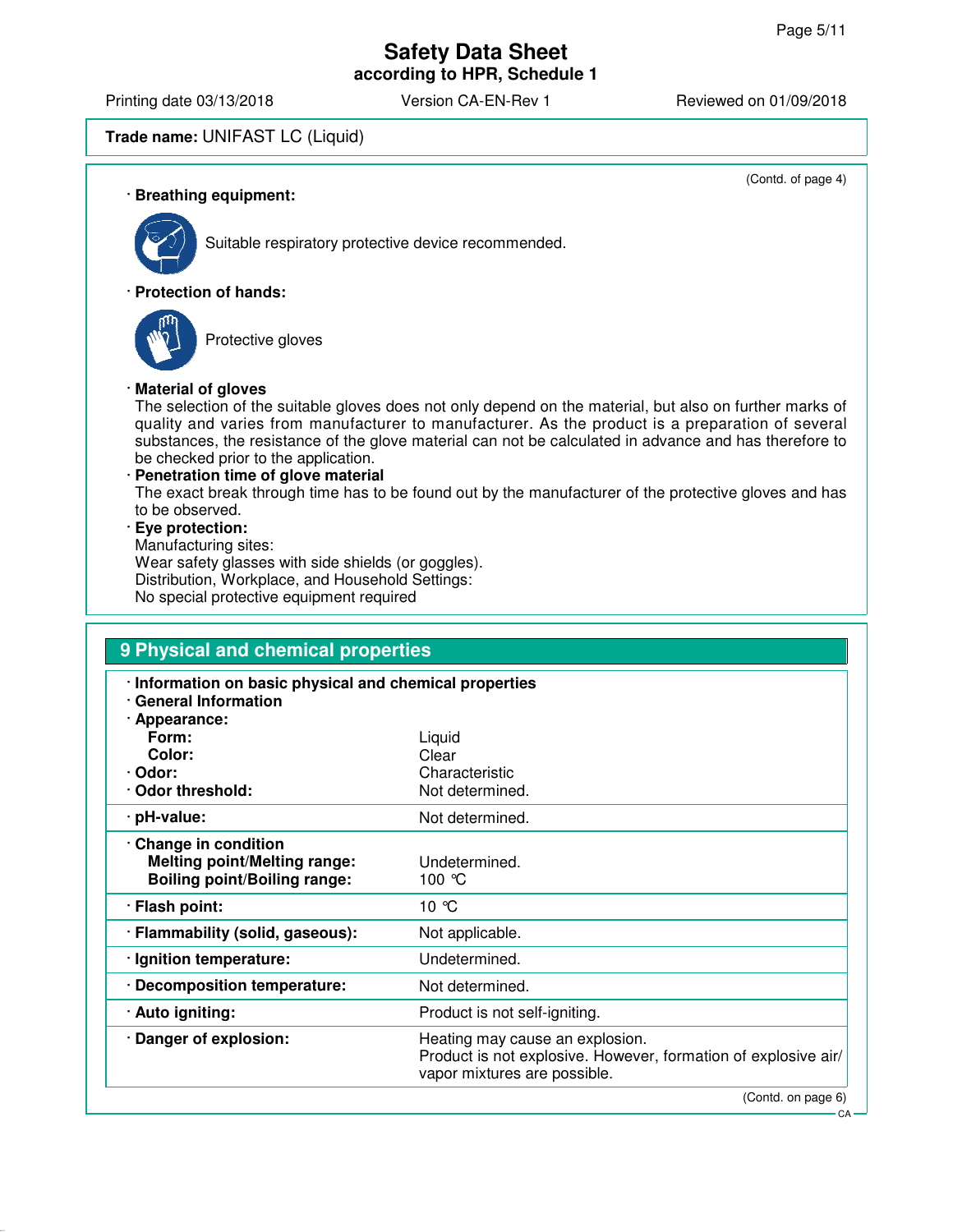**according to HPR, Schedule 1**

Printing date 03/13/2018 **Version CA-EN-Rev 1** Reviewed on 01/09/2018

**Trade name:** UNIFAST LC (Liquid)

|                                                            |                                            | (Contd. of page 5) |
|------------------------------------------------------------|--------------------------------------------|--------------------|
| <b>Explosion limits:</b>                                   |                                            |                    |
| Lower:                                                     | 2.1 Vol $%$                                |                    |
| Upper:                                                     | 12.5 Vol %                                 |                    |
| · Vapor pressure:                                          | Not determined.                            |                    |
| . Density at 20 ℃:                                         | $0.9$ g/cm <sup>3</sup>                    |                    |
| · Relative density                                         | Not determined.                            |                    |
| · Vapor density                                            | Not determined.                            |                    |
| · Evaporation rate                                         | Not determined.                            |                    |
| · Solubility in / Miscibility with                         |                                            |                    |
| Water:                                                     | Insoluble.                                 |                    |
| · Partition coefficient (n-octanol/water): Not determined. |                                            |                    |
| · Viscosity:                                               |                                            |                    |
| Dynamic:                                                   | Not determined.                            |                    |
| Kinematic:                                                 | Not determined.                            |                    |
| Other information                                          | No further relevant information available. |                    |

# **10 Stability and reactivity**

· **Reactivity** Danger of polymerization.

- · **Chemical stability** Stable at ambient temperature.
- · **Thermal decomposition / conditions to be avoided:** No decomposition if used according to specifications.
- · **Possibility of hazardous reactions** Spontaneous polymerization can be caused in unstabilized product e.g. by ambient heat. Danger of receptacles bursting because of high vapor pressure if heated. Exothermic polymerization. Reacts with reducing agents. Reacts with alkali (lyes). Reacts with acids. Reacts with oxidizing agents. · **Conditions to avoid** Keep away from heat, hot surfaces, sparks, open flames and other ignition sources. No smoking. · **Incompatible materials:** Reacts with oxidizing agents. Reacts with reducing agents. Reacts with peroxides and other radical forming substances. Reacts with amines. Reacts with heavy metals. Reacts with acids. Reacts with alkali (lyes).
- · **Hazardous decomposition products:** No dangerous decomposition products known.

## **11 Toxicological information**

· **Information on toxicological effects**

· **LD/LC50 values that are relevant for classification:** No further relevant information available.

(Contd. on page 7)

<sup>·</sup> **Acute toxicity:**

CA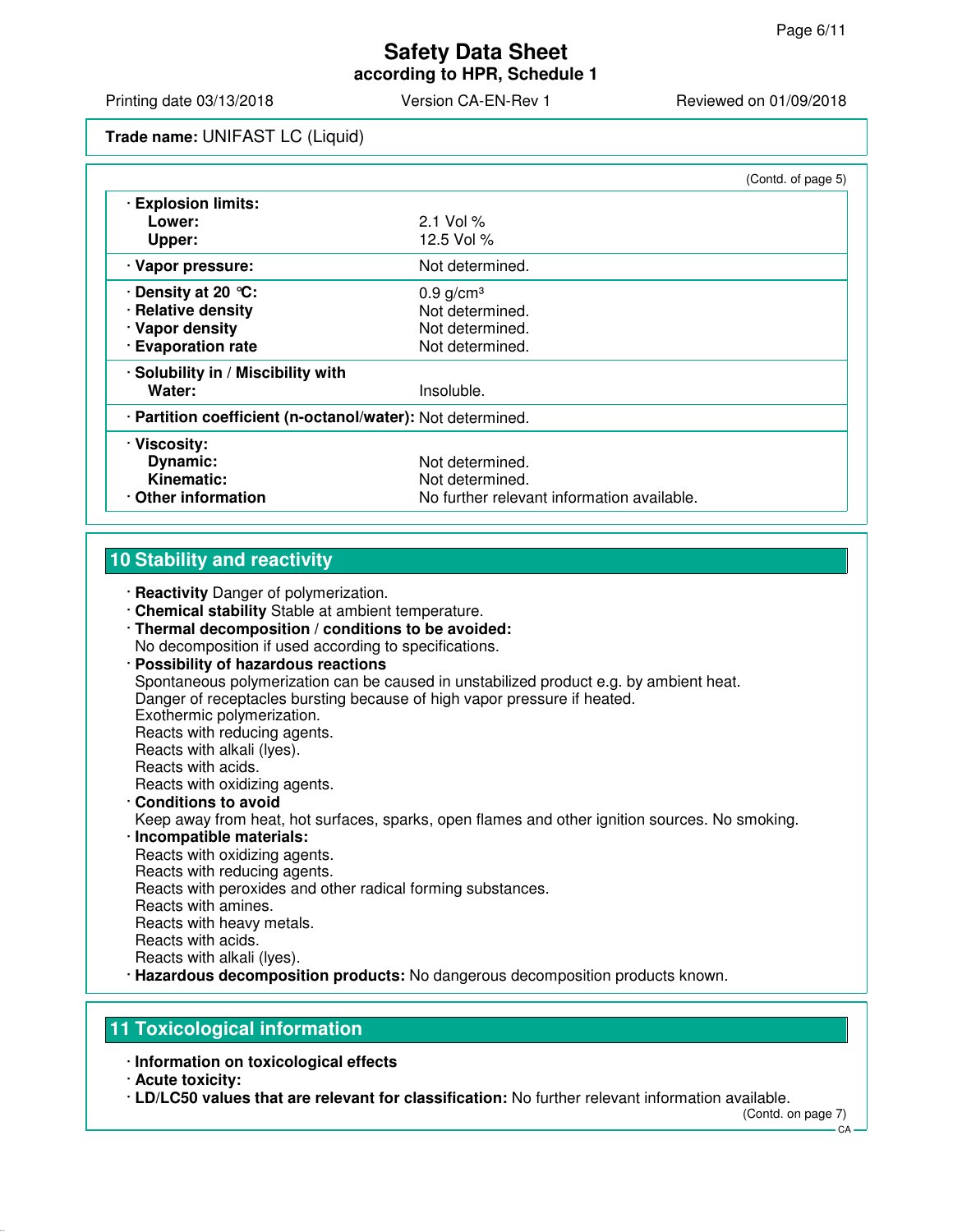**according to HPR, Schedule 1**

Printing date 03/13/2018 <br>
Version CA-EN-Rev 1 Reviewed on 01/09/2018

# **Trade name:** UNIFAST LC (Liquid)

| (Contd. of page 6)<br>· Primary irritant effect:<br>$\cdot$ on the skin: Irritant to skin and mucous membranes.<br>$\cdot$ on the eye: No irritating effect.<br>· Sensitization: Sensitization possible through skin contact.                                                                                                                                                                                                                                                                                                                                                                                                                                                 |
|-------------------------------------------------------------------------------------------------------------------------------------------------------------------------------------------------------------------------------------------------------------------------------------------------------------------------------------------------------------------------------------------------------------------------------------------------------------------------------------------------------------------------------------------------------------------------------------------------------------------------------------------------------------------------------|
| · Additional toxicological information:<br>The product shows the following dangers according to internally approved calculation methods for<br>preparations:<br>Irritant<br>· Carcinogenic categories                                                                                                                                                                                                                                                                                                                                                                                                                                                                         |
| · IARC (International Agency for Research on Cancer)                                                                                                                                                                                                                                                                                                                                                                                                                                                                                                                                                                                                                          |
| $\overline{3}$<br>methyl methacrylate (MMA)                                                                                                                                                                                                                                                                                                                                                                                                                                                                                                                                                                                                                                   |
| 3<br>butylated hydroxytoluene (BHT)                                                                                                                                                                                                                                                                                                                                                                                                                                                                                                                                                                                                                                           |
| · NTP (National Toxicology Program)                                                                                                                                                                                                                                                                                                                                                                                                                                                                                                                                                                                                                                           |
| None of the ingredients is listed.                                                                                                                                                                                                                                                                                                                                                                                                                                                                                                                                                                                                                                            |
| Carcinogenic categories' legend:<br>IARC Group 1: The agent is carcinogenic to humans.<br>IARC Group 2A: The agent is probably carcinogenic to humans.<br>IARC Group 2B: The agent is possibly carcinogenic to humans.<br>IARC Group 3: The agent is not classifiable as to its carcinogenicity to humans.<br>IARC Group 4: The agent is probably not carcinogenic to humans.<br>NTP K: Known to be human carcinogen.<br>NTP R: Reasonably anticipated to be human carcinogen.<br>Repeated dose toxicity. No further relevant information available.<br>CMR effects (carcinogenity, mutagenicity and toxicity for reproduction)<br>No further relevant information available. |

No further relevant information available.

# **12 Ecological information**

- · **Toxicity**
- · **Aquatic toxicity:** No further relevant information available.
- · **Persistence and degradability** No further relevant information available.
- · **Behavior in environmental systems:**
- · **Bioaccumulative potential** No further relevant information available.
- · **Mobility in soil** No further relevant information available.
- · **Additional ecological information:**
- · **General notes:**

Water hazard class 3 (Self-assessment): extremely hazardous for water

Do not allow product to reach ground water, water course or sewage system, even in small quantities. Danger to drinking water if even extremely small quantities leak into the ground.

- · **Results of PBT and vPvB assessment**
- · **PBT:** Not applicable.
- · **vPvB:** Not applicable.
- · **Other adverse effects** No further relevant information available.

(Contd. on page 8)

CA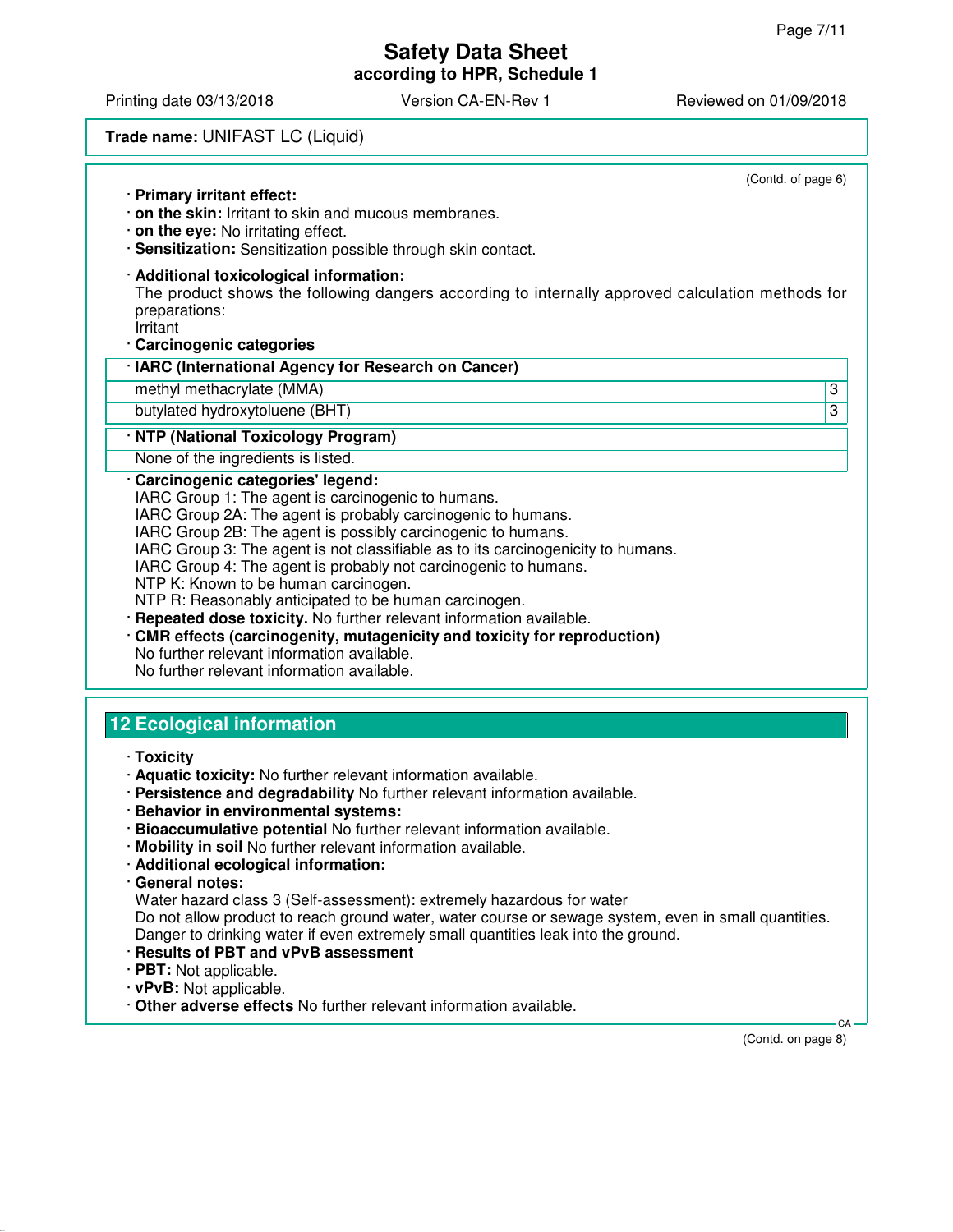Printing date 03/13/2018 Version CA-EN-Rev 1 Reviewed on 01/09/2018

# **Trade name:** UNIFAST LC (Liquid)

(Contd. of page 7)

# **13 Disposal considerations**

· **Waste treatment methods**

- · **Recommendation:** Dispose of contents / container in accordance with local / regional / national / international regulations.
- · **Uncleaned packagings:**
- · **Recommendation:** Disposal must be made according to official regulations.

| <b>14 Transport information</b>                                         |                                                                                                                                                                  |
|-------------------------------------------------------------------------|------------------------------------------------------------------------------------------------------------------------------------------------------------------|
| · UN-Number<br>· DOT, TDG, IMDG, IATA                                   | <b>UN1247</b>                                                                                                                                                    |
| · UN proper shipping name<br>$\cdot$ DOT<br>$\cdot$ TDG<br>· IMDG, IATA | Methyl methacrylate monomer, stabilized solution<br>1247 Methyl methacrylate monomer, stabilized solution<br>METHYL METHACRYLATE MONOMER, STABILIZED<br>solution |
| · Transport hazard class(es)<br>$\cdot$ DOT                             |                                                                                                                                                                  |
|                                                                         |                                                                                                                                                                  |
| · Class<br>· Label<br>· TDG (Transport dangerous goods):                | 3 Flammable liquids<br>3                                                                                                                                         |
|                                                                         |                                                                                                                                                                  |
| · Class<br>· Label                                                      | 3 (F1) Flammable liquids<br>3                                                                                                                                    |
| · IMDG, IATA                                                            |                                                                                                                                                                  |
| · Class<br>· Label                                                      | 3 Flammable liquids<br>3                                                                                                                                         |
| · Packing group<br>· DOT, TDG, IMDG, IATA                               | $\mathbf{I}$                                                                                                                                                     |
| · Environmental hazards:<br>· Marine pollutant:                         | <b>No</b>                                                                                                                                                        |
| · Special precautions for user<br>· Danger code (Kemler):               | Warning: Flammable liquids<br>339                                                                                                                                |
|                                                                         | (Contd. on page 9)<br>CA-                                                                                                                                        |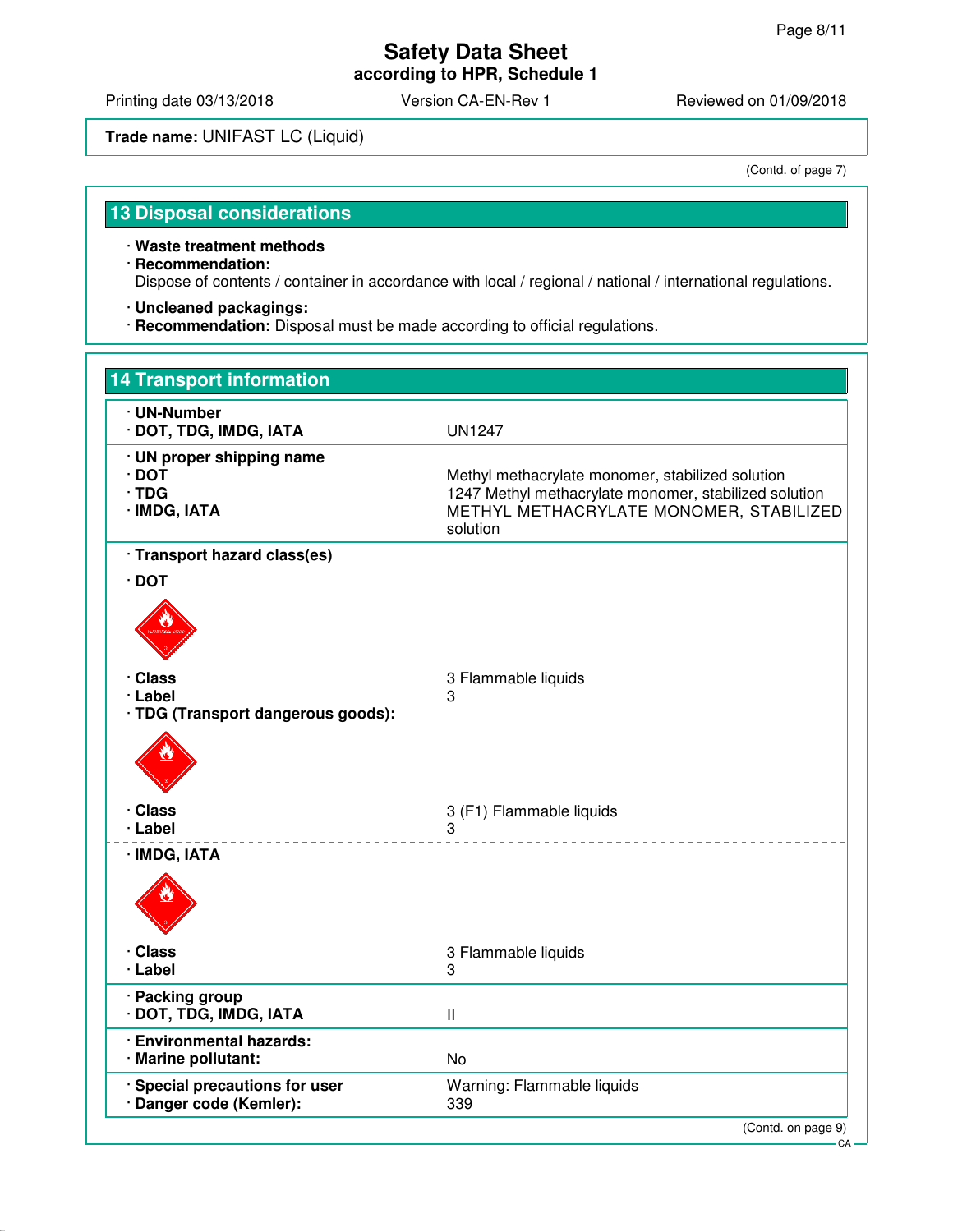**according to HPR, Schedule 1**

Printing date 03/13/2018 **Version CA-EN-Rev 1** Reviewed on 01/09/2018

**Trade name:** UNIFAST LC (Liquid)

|                                                                                     | (Contd. of page 8)                                                                                                    |  |
|-------------------------------------------------------------------------------------|-----------------------------------------------------------------------------------------------------------------------|--|
| <b>EMS Number:</b><br>· Stowage Category<br>· Stowage Code                          | $F-E.S-D$<br>B<br>SW2 Clear of living quarters.                                                                       |  |
| · Transport in bulk according to Annex II of<br><b>MARPOL73/78 and the IBC Code</b> | Not applicable.                                                                                                       |  |
| · Transport/Additional information:                                                 |                                                                                                                       |  |
| $\cdot$ TDG<br>$\cdot$ Excepted quantities (EQ)                                     | Code: E2<br>Maximum net quantity per inner packaging: 30 ml<br>Maximum net quantity per outer packaging: 500 ml       |  |
| ∙IMDG<br>$\cdot$ Limited quantities (LQ)<br>· Excepted quantities (EQ)              | 11<br>Code: E2<br>Maximum net quantity per inner packaging: 30 ml<br>Maximum net quantity per outer packaging: 500 ml |  |
| · UN "Model Regulation":                                                            | UN 1247 METHYL METHACRYLATE MONOMER,<br>STABILIZED SOLUTION, 3, II                                                    |  |

# **15 Regulatory information**

· **Safety, health and environmental regulations/legislation specific for the substance or mixture**

- · **SARA (Superfund Amendments and Reauthorization Act)**
- · **Section 355 (extremely hazardous substances):**
- None of the ingredients is listed.
- · **Section 313 (Specific toxic chemical listings):**

methyl methacrylate (MMA)

- · **TSCA (Toxic Substances Control Act):**
- methyl methacrylate (MMA)
- urethane dimethacrylate (UDMA)
- synergist\*\*

## · **Canadian substance listings:**

- · **Canadian Domestic Substances List (DSL)**
- methyl methacrylate (MMA)
- synergist\*\*
- photoinitiator\*\*
- UV-light absorber\*\*
- butylated hydroxytoluene (BHT)

## · **Canadian Ingredient Disclosure list (limit 0.1%)**

- None of the ingredients is listed.
- · **Canadian Ingredient Disclosure list (limit 1%)**
- methyl methacrylate (MMA)

### · **GHS label elements**

The product is classified and labeled according to the Globally Harmonized System (GHS).

(Contd. on page 10)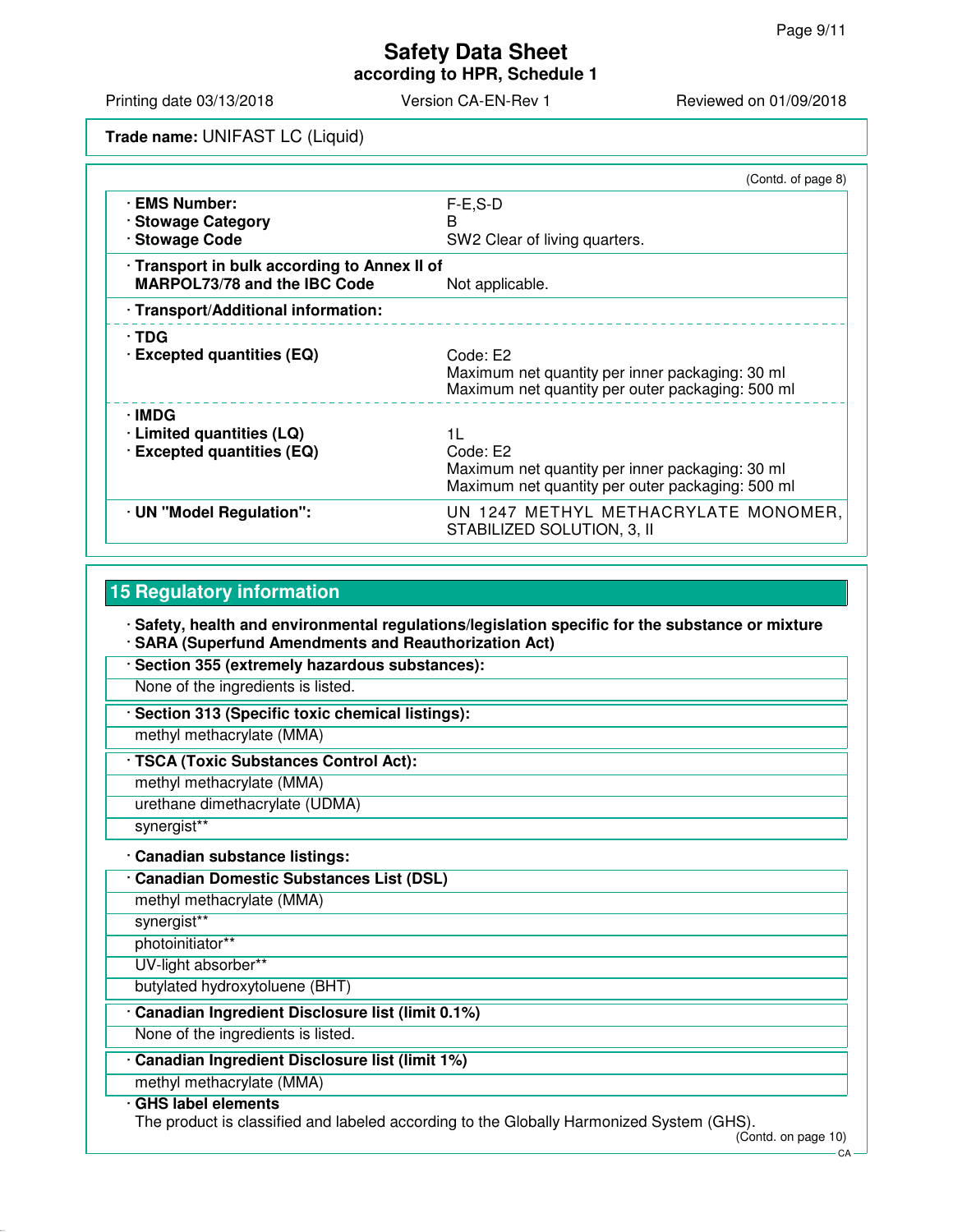Printing date 03/13/2018 Version CA-EN-Rev 1 Reviewed on 01/09/2018

## **Trade name:** UNIFAST LC (Liquid)

(Contd. of page 9) · **Hazard pictograms** GHS02 GHS07 · **Signal word** Danger · **Hazard-determining components of labeling:** methyl methacrylate (MMA) urethane dimethacrylate (UDMA) synergist\*\* · **Hazard statements** Highly flammable liquid and vapour. Causes skin irritation. May cause an allergic skin reaction. May cause respiratory irritation. · **Precautionary statements** Keep away from heat, hot surfaces, sparks, open flames and other ignition sources. No smoking. Contaminated work clothing should not be allowed out of the workplace. Wear protective gloves/protective clothing/eye protection/face protection. IF ON SKIN (or hair): Take off immediately all contaminated clothing. Rinse skin with water [or shower]. Store locked up. Dispose of contents/container in accordance with local/regional/national/international regulations. · **Chemical safety assessment:** A Chemical Safety Assessment has not been carried out. **16 Other information** · **Department issuing SDS:** Regulatory Affairs · **Contact:** Regulatory Affairs Telephone No. +1 (708) 597-0900 sds@gcamerica.com · **Date of preparation / last revision** 03/13/2018 / - · **Abbreviations and acronyms:** GHS: Globally Harmonized System of Classification and Labelling of Chemicals HCS: Hazard Communication Standard (USA) MSDS: Material Safety Data Sheet SDS: Safety Data Sheet ECHA: European Chemicals Agency OSHA: Occupational Safety and Health Administration (USA) LEL: Lower Explosive Limit UEL: Upper Explosive Limit IMDG: International Maritime Code for Dangerous Goods DOT: US Department of Transportation IATA: International Air Transport Association CAS: Chemical Abstracts Service (division of the American Chemical Society) NFPA: National Fire Protection Association (USA) HMIS: Hazardous Materials Identification System (USA) LC50: Lethal concentration, 50 percent LD50: Lethal dose, 50 percent PBT: Persistent, Bioaccumulative and Toxic vPvB: very Persistent and very Bioaccumulative · **Sources** • Manufacturers' MSDSs/SDSs • OSHA (https://www.osha.gov/dts/chemicalsampling/toc/chmcas.html) (Contd. on page 11)